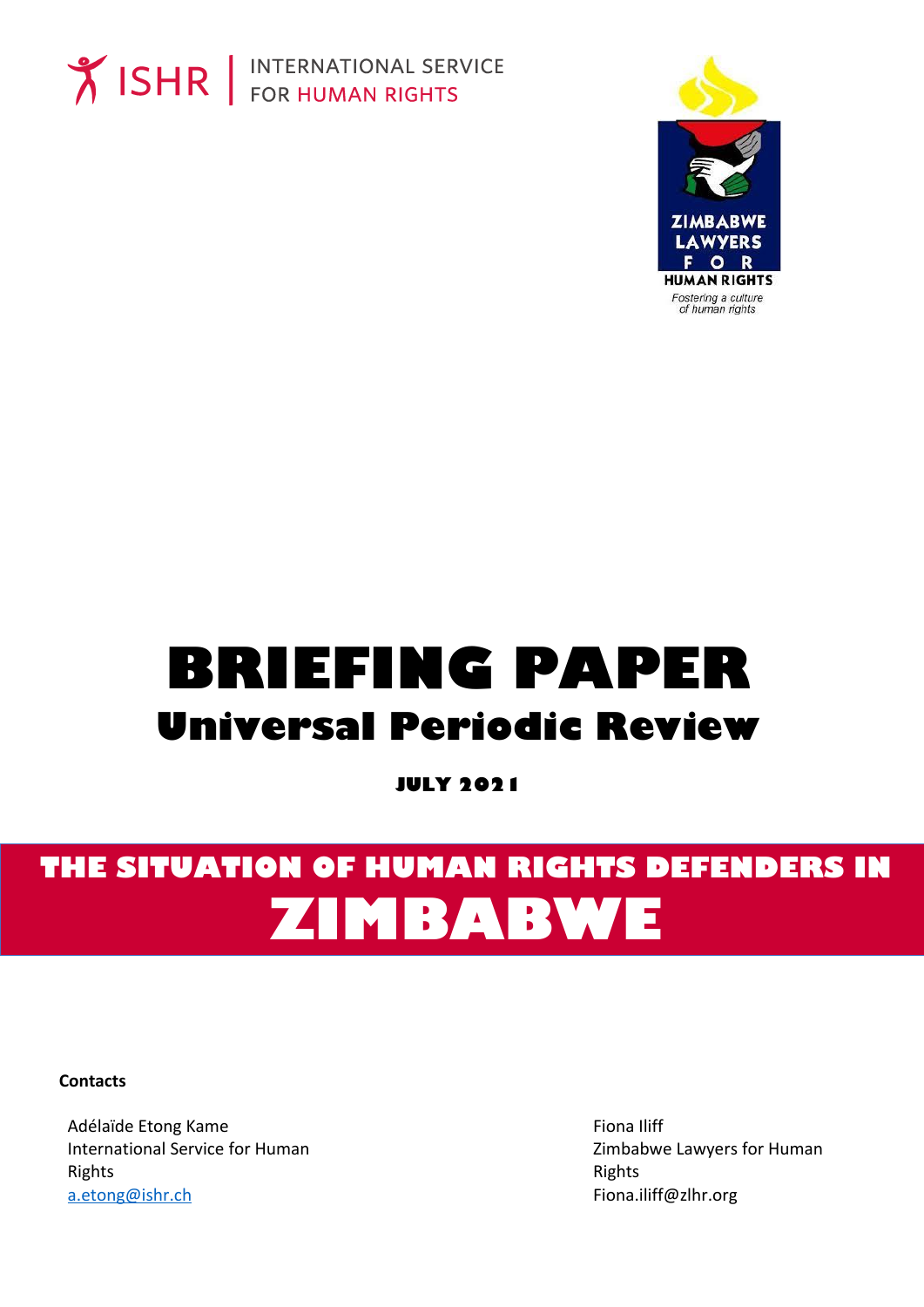

In its November 2016 Universal Periodic Review (UPR), Zimbabwe accepted 154 out of 263 recommendations, with 3 of them focusing on human rights defenders (HRDs). Zimbabwe committed to take concrete steps to create and maintain <sup>a</sup> safe and enabling environment for HRDs, adopt national legislation for the effective implementation of the United Nations Declaration on Human Rights Defenders, and investigate threats, attacks and intimidations against HRDs. However, since its last review, the human rights

situation in Zimbabwe has deteriorated significantly with <sup>a</sup> persistent harassment and persecution of civil society and HRDs.

#### RISKS FACING HUMAN RIGHTS DEFENDERS

- . In 2016, Zimbabwe Lawyers for Human Rights (ZLHR) condemned the violation of the rights of HRDs, including Dr Patson Dzamara, who were abducted and tortured by unidentified men on Friday 18 November 2016 following an organised ambush. Dzamara, <sup>a</sup> pro-democracy campaigner and the brother of activist Itai Dzamara who was subjected to enforced disappearance in March 2015- was hit on the back of the head and all over his back with spikes which had been thrown in front of his vehicle before being abducted.<sup>1</sup>
- . On 1 August 2018, following Zimbabwe'<sup>s</sup> presidential elections, security forces indiscriminately shot at protesters demanding the release of the results of the 30 July 2018 elections, killing six of them. Although <sup>a</sup> Commission of Inquiry appointed by the President of Zimbabwe looked into the shootings and made recommendations including for the payment of compensation to the victims of the violence and dependents of the deceased,<sup>2</sup> nothing substantial has been done to implement them.<sup>3</sup>
- . In January 2019, during <sup>a</sup> 3-day national stay-away to protest against fuel increases, the Zimbabwe National Army was unlawfully deployed into residential areas where they and the police unleashed a reign of terror on citizens<sup>4</sup> and conducted systematic arrests, particularly of young adult males in affected areas.<sup>5</sup> The State then sought to conduct summary trials and systematically denied bail to the accused persons. The government also imposed <sup>a</sup> total shutdown of the internet during the stay-away, 6 which was restored after ZLHR instituted <sup>a</sup> court application in terms of the right to information protected under section 62 of the Constitution.<sup>7</sup>
- . On 27 May 2019, two HRDs, Sitabile Dewah and Rita Nyamupinga, were arrested at the Harare airport as part of <sup>a</sup> mounting onslaught on the rights to freedom of expression and association in Zimbabwe. This brought the total number of HRDs arrested at the Robert Mugabe International Airport in <sup>a</sup> single week to seven. The arrested HRDs were returning from <sup>a</sup> capacity-building

workshop on non-violent protest tactics in the Maldives organised by the Centre for Applied Non-Violent Action and Strategies (CANVAS).<sup>8</sup> The seven activists were charged with treason for 'subverting <sup>a</sup> constitutional government' under Section 22 (2) of Criminal Law (Codification and Reform Act) (the "Criminal Code") which carries <sup>a</sup> penalty of up to 20 years in prison.<sup>9</sup> Between mid-January and November 2019, <sup>a</sup> cumulative number of 22 HRDs were arrested and charged with this offence. <sup>10</sup>

- e In 2020, ZLHR condemned State actors for abusing and exploiting COVID-19 enforcement regulations to curtail human mobility and interaction in <sup>a</sup> manner which provides the Zimbabwean Government with a smokescreen to escalate a systematic assault on HRDs. ZLHR remains concerned about the ongoing repressive enforcement of the regulations in 2021, imposing unlawful restrictions on HRDs fundamental rights and freedoms.<sup>11</sup>
- e In 2020, numerous arrests were made of HRDs who participated in or promoted the 31 July anticorruption protests. This includes Hopewell Chin'ono, Jacob Ngarivhume, Job Sikhala, Fadzayi Mahere and Tsitsi Dangarembga, among others,<sup>12</sup> in violation of their rights to freedom of expression, association and assembly. Prosecutions are ongoing. In 2021, the crackdown on HRDs has continued, with HRDs increasingly being arrested for social media posts critical of the State, and numerous HRD activists being subjected to lengthy pre-trial detention periods, due to systematic denial of bail, in maximum security prisons that are overcrowded.

### OFFICIAL RESTRICTIONS ON THE SPACE FOR HUMAN RIGHTS DEFENDERS

. While Zimbabwe'<sup>s</sup> 2013 Constitution enshrines the rights to freedom of assembly, expression and movement, 13 the Government has failed to align existing national laws with the new Constitution. The crime of "subverting constitutional government" continues to pose as <sup>a</sup> peril to the activities of HRDs, opposition leaders and CSOs in Zimbabwe. 14 The recent arrests of Chin'ono, Sikhala and Mahere for issuing statements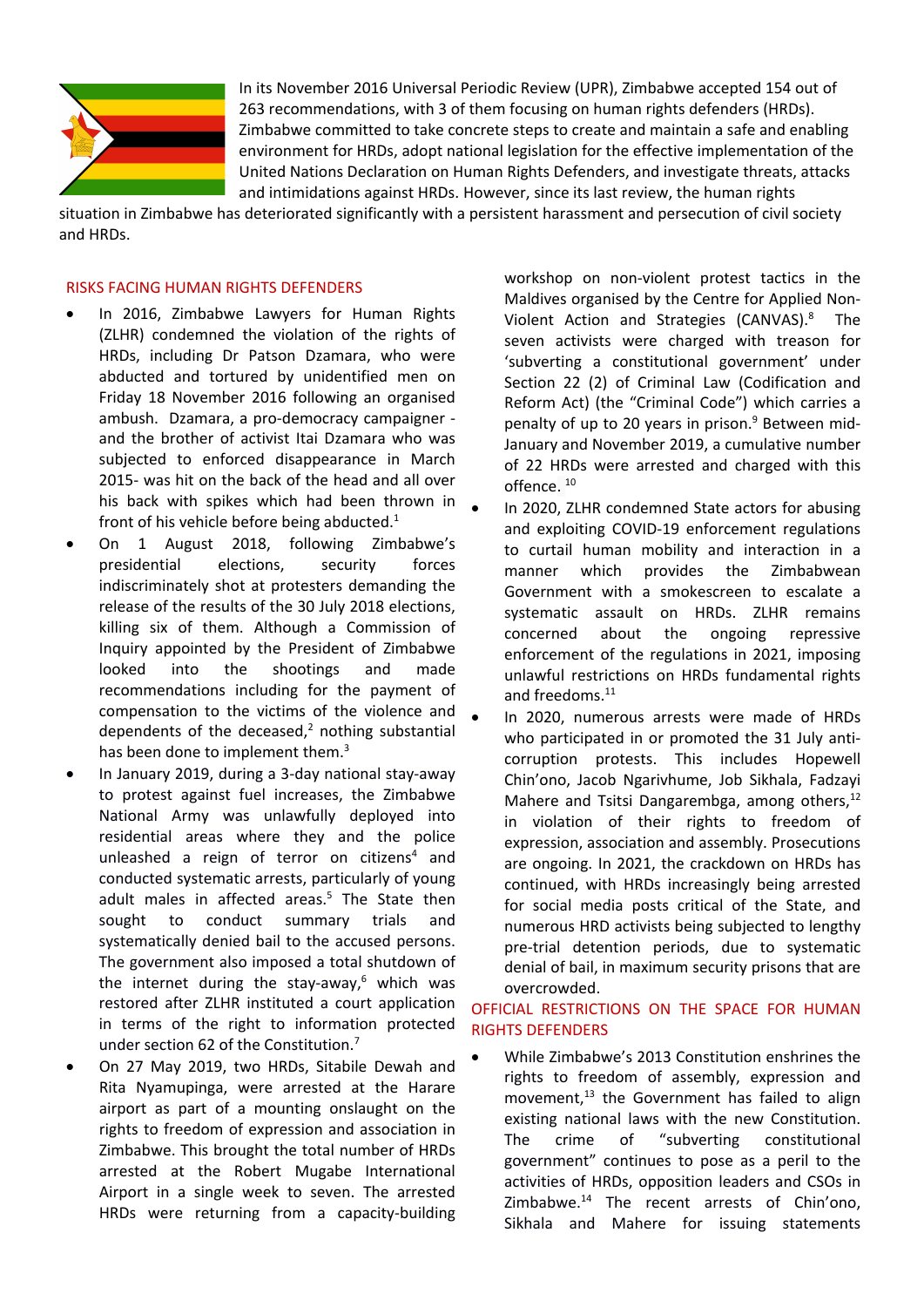"prejudicial to the state" further demonstrate <sup>a</sup> crackdown on the freedom of expression targeted at opposition leaders, HRDs and other critical voices. $^{\rm 15}$ 

e

- c In 2020, the UN Special Rapporteur on the rights to freedom of peaceful assembly and of association (FoAA), Clément Nyaletsossi Voule, reported that the 2019 Maintenance of Peace and Order Act (MOPA) replacing the Public Order and Security Act, is "not conducive to free and unhindered exercise of the right to freedom of peaceful assembly" as it negatively affects the exercise of the rights to FoAA. Sections 5 to 8 of the MOPA criminalise the failure by convenors of public gathering to give notice to <sup>a</sup> local regulating authority in advance of all their planned gatherings leaving no room for spontaneous assemblies to be held in response to matters of public concern.<sup>16</sup>
- c On 19 May 2020, MISA Zimbabwe expressed concern over the State'<sup>s</sup> Cyber Security and Data Protection Bill (CSDP Bill) which seeks to promote security in <sup>a</sup> manner that may infringe on the exercise of media freedom, freedom of expression and access to information. For instance, section 164 of the CSDP Bill makes the sharing of information to the public "with intent to incite such persons to commit acts of violence" against any person, <sup>a</sup> criminal offence attracting <sup>a</sup> sentence of up to 15 years. This section could be relied on by the State to prevent the expression of dissenting opinions from CSOs and HRDs.<sup>17</sup>

### INTIMIDATION AND REPRISALS FOR ACCESSING INTERNATIONAL AND REGIONAL MECHANISMS

- c Following the visit of the UN Special Rapporteur on FoAA in September 2019,<sup>18</sup> and his subsequent assessment report on the situation of the rights to FoAA in the country,<sup>19</sup> certain groups of HRDs mentioned in his report and those who participated and contributed to his assessment have been targeted.
- e At the time of the Special Rapporteur on FoAA'<sup>s</sup> visit, medical practitioners were staging countrywide peaceful protests demanding the immediate release of Dr Peter Magombeyi —former leader of the Zimbabwe Hospital Doctors Association (ZHDA), an organization advocating for labour rights of health workers— who had been abducted at the time.<sup>20</sup> The Special Rapporteur held meetings with various stakeholders including Civil Society Organisations (CSOs), which likely contributed to Magombeyi's release.<sup>21</sup> However, since his report, the government has intensified massive crackdowns on health workers demanding better working conditions and better salaries. Constantino Chiwenga, the Zimbabwe Health Minister, has also conscripted junior doctors to

complete their training through the Zimbabwe Defence Forces, in <sup>a</sup> seeming bid to militarise and control the health sector.<sup>22</sup>

- In May 2020, three women human rights defenders (WHRDs) - Joana Mamombe, Netsai Marova and Cecilia Chimbiri were abducted after participating in <sup>a</sup> demonstration over the lack of social State measures to protect the vulnerable members of community amidst COVID-19.<sup>23</sup> After their release, they were subjected to repeated arbitrary arrests and detention. They are facing ongoing charges relating to their alleged fake reporting of abduction and torture, and their activism challenging State corruption, poor governance and security services' brutality.<sup>24</sup> ZLHR documented and communicated their case to the UN Special Procedures. 25 The communication of their cases to the UN has unfortunately seemingly escalated their persecution by the State.
- c After the above-mentioned reports were made to the UN, in October 2020, the Minister of Information also announced that Cabinet had approved amendments to the Criminal Code<sup>26</sup> that would outlaw protests that coincide with international events and would criminalise unsubstantiated claims of torture and abductions that are concocted to tarnish the image of government, among other things. 27 In October 2020, President Emmerson Mnangagwa also made <sup>a</sup> chilling statement to the effect that the Government was in the process of amending the Private Voluntary Organisations Act to "deal" with Non-Governmental Organisations (NGOs) and Private Voluntary Organisations (PVOs) that operated outside their mandate.<sup>28</sup>
- c In July 2021, in <sup>a</sup> further attempt to regulate HRDs and CSOs, directives have been issued for NGOs "straying from their mandates" to submit Memorandums of Understanding and work plans to the authorities, although there is no legal requirement for them to do so. <sup>29</sup>

#### HUMAN RIGHTS DEFENDERS FACING PARTICULAR RISKS

- c In November 2017, President Robert Mugabe was replaced by Emmerson Mnangagwa as <sup>a</sup> result of an apparent military coup. Despite rhetoric of <sup>a</sup> 'new era' in the country, HRDs are still targeted. Particularly targeted HRDs include those advocating for public accountability, those working on freedom of speech, documenting human rights abuses, LGBTI rights and women's rights, as well as those advocating for transparency in the country's extractive industries.<sup>30</sup>
- c On 14 August 2019, ZLHR attended to Tatenda Mombeyarara, one of the seven HRDs who was arrested for attending the workshop in the Maldives organised by CANVAS, who had been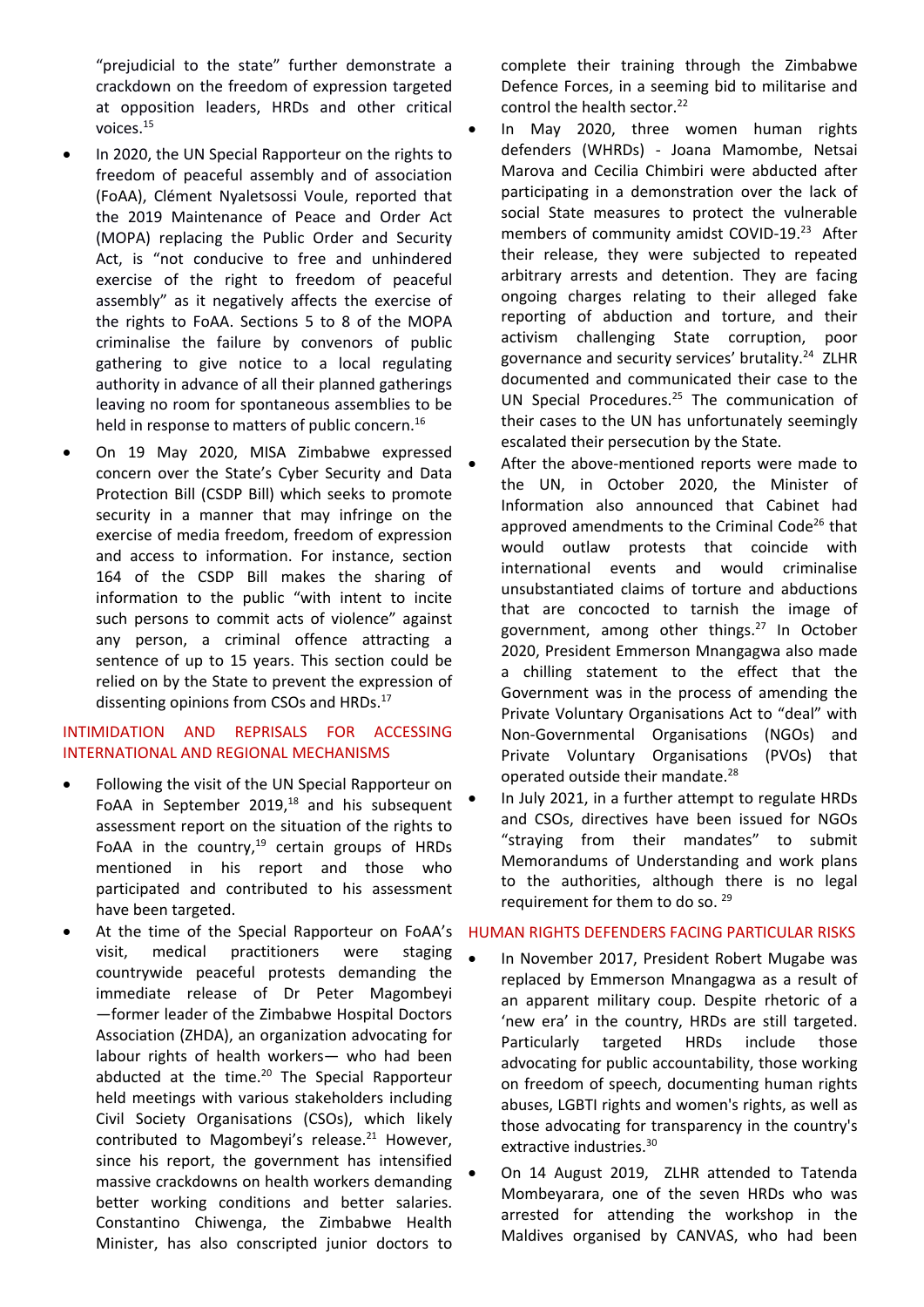abducted on 13 August 2019 and inflicted with grievous bodily harm and then left for dead in <sup>a</sup> bushy area in Hatfield. Mombeyarara was tortured while being interrogated about the workshop he attended. He sustained <sup>a</sup> broken leg, fractured hand and bruises, while <sup>a</sup> caustic liquid was poured on him. 31

- c On 18 August 2020, <sup>a</sup> magistrate barred Beatrice Mtetwa, <sup>a</sup> human rights lawyer, from representing her detained client, <sup>a</sup> HRD journalist by the name of Hopewell Chin'ono, and recommended that her legal practicing licence be revoked after she was falsely accused of running <sup>a</sup> Facebook page which criticised the justice system. 32 Other human rights lawyers including Obey Shava, Jeremiah Bamu, and Thabani Mpofu have also been targeted and arrested while representing high profile HRDs.<sup>33</sup>
- e On 8 January 2021, Chin'ono was arrested by police officers without <sup>a</sup> warrant, at his home and charged with "publishing or communicating false statements prejudicial to the State", as defined in section 31(a) of the Criminal Code, for <sup>a</sup> tweet he wrote about the death of <sup>a</sup> child who had allegedly been beaten by the police, while enforcing new lockdown measures.<sup>34</sup> Although he was vindicated of these charges by the court on 28 April 2021, the State wants to reopen the matter and has filed an application to rescind the High Court's decision.<sup>35</sup> Further, he has yet another case before the courts in which he is accused of promoting <sup>a</sup> planned anti-Government protest in July 2020.<sup>36</sup>
- e Makomborero Haruzivishe, an outspoken critic of the Zimbabwean Government, was convicted on 6 April 2021 by the Harare Magistrates Court and sentenced to 36-months imprisonment on charges of resisting arrest and inciting informal traders to commit public violence. He is accused of whistling when police were on an operation to round up informal traders in Harare'<sup>s</sup> central business district. <sup>37</sup>

### THE RESPONSE OF THE STATE REGARDING THE PROTECTION OF HUMAN RIGHTS DEFENDERS

- c Despite the numerous reported cases of torture and enforced disappearances of persons in Zimbabwe, the State has neither ratified the Convention against Torture and other Cruel, Inhuman and Degrading Treatment (CAT) nor the International Convention for the Protection of All Persons from Enforced Disappearance (ICPPED).
- c The Zimbabwe police are yet to produce <sup>a</sup> comprehensive report on the enforced disappearance of Itai Dzamara, <sup>a</sup> HRD who was abducted in Harare six years ago, two days after he spoke against the deteriorating situation in Zimbabwe at an oppositional political party rally.<sup>38</sup>
- c In Zimbabwe'<sup>s</sup> 2016 UPR, the Government

accepted the recommendations by States to take concrete steps to create and maintain <sup>a</sup> safe and enabling environment for HRDs, and ensure that violence directed against political activists and HRDs will not be tolerated, and that perpetrators will be held accountable. It also accepted the recommendation to adopt national legislation for the effective implementation of the UN Declaration on  $HRDs.<sup>39</sup>$ However, these recommendations are yet to be implemented.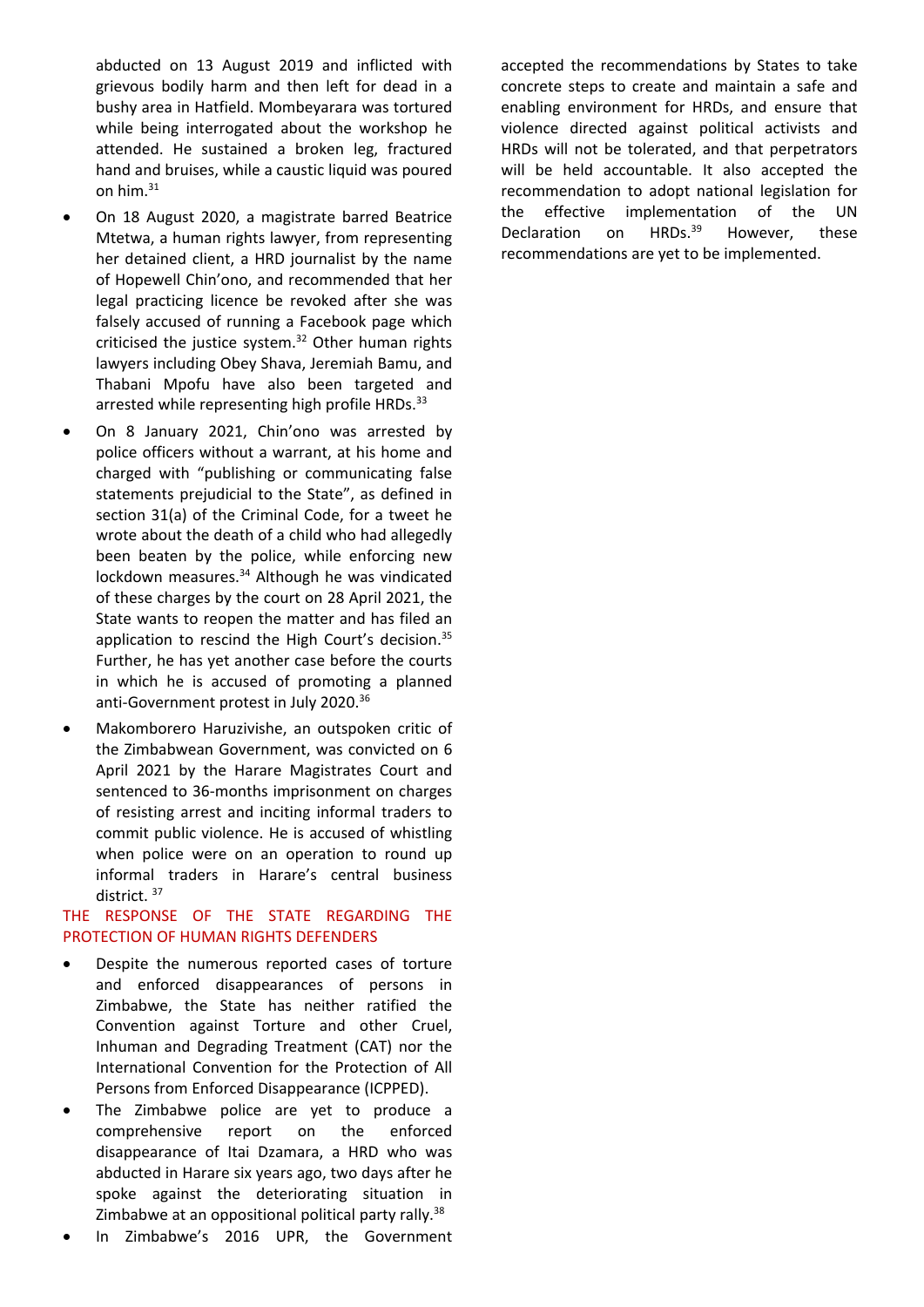#### RECOMMENDATIONS TO THE GOVERNMENT OF ZIMBABWE:

- Adopt concrete measures to align domestic laws with international human rights instruments and the protections guaranteed in the 2013 Zimbabwe Constitution;
- Ensure the State'<sup>s</sup> Cyber Security and Data Protection Bill is amended to prevent its provisions from infringing on the exercise of media freedom, and freedom of assembly and association;
- Abandon proposed amendments to the Private Voluntary Organisations Bill and the Criminal Code, and the proposed introduction of <sup>a</sup> Patriotic Bill, that would restrict and criminalise operations of HRDs and CSOs;
- Prevent, investigate and adequately punish all threats, attacks, enforced disappearances and intimidations against HRDs and activists, including when such violence is committed by members of the police and security forces and at the instigation of public officials;
- **Take all necessary measures to guarantee the physical and psychological integrity and security of HRDs**;
- Promote and disseminate the UN Declaration on HRDs and adopt national legislation for its effective implementation;
- Take steps to ratify and domesticate the CAT and ICPPED; and
- Repeal and amend legislation which infringes on the rights to freedom of association, expression, demonstratior and petition, movement, media and peaceful assembly, including the MOPA and the Criminal Code.

#### ABOUT THIS BRIEFING PAPER

ISHR and the ZLHR encourage States to consult UPR submissions by local activists and make recommendations to Zimbabwe regarding the protections of HRDs. This paper is <sup>a</sup> result of compiling public information and direct contact and experience in the protection of HRDs. Readers should consult sources provided for additional information.

<sup>1</sup> Zimbabwe Lawyers for Human Rights, 'Unacceptable Persecution Of Human Rights Defenders', <https://www.zlhr.org.zw/?p=415> <sup>2</sup> Report of the Commission of Inquiry into the 1st of August 2018 Post-Election Violence ("The Motlanthe Commission Report")

<https://t792ae.c2.acecdn.net/wp-content/uploads/2018/12/Final-Report-of-the-Commission-of-Inquiry-18-DEC-18-Distributed-via-Kukurigo.pdf>

3 Zimbabwe Human Rights NGO Forum, Post-Election Shootings: 2 Years On – No Justice for Victims,' 1 August 2018 https://kubatana.net/2020/08/01/1 august-2018-post-election-shootings-2-years-on-no-justice-for-victims/

<https://www.aljazeera.com/news/2019/1/18/zimbabwe-imposes-internet-shutdown-amid-crackdown-on-protests>

<sup>9</sup> Amnesty International, 'URGENT ACTION', <https://www.amnesty.org/download/Documents/AFR4604502019ENGLISH.pdf>

<sup>14</sup> UN Human Rights Council, 'Visit to Zimbabwe: Report of the Special Rapporteur on the rights to freedom of peaceful assembly and of association A/HRC/44/50/Add.2', <https://undocs.org/en/A/HRC/44/50/Add.2>

<sup>15</sup> The other offences violating freedom of expression are making false statements prejudicial to the State under sections 31 and 33 of the Criminal Code <https://www.newzimbabwe.com/fadzai-mahere-tests-positive-for-covid-19/>

<sup>16</sup> UN Human Rights Council, 'Visit to Zimbabwe: Report of the Special Rapporteur on the rights to freedom of peaceful assembly and of association A/HRC/44/50/Add.2', <https://undocs.org/en/A/HRC/44/50/Add.2>

<sup>17</sup> MISA Zimbabwe, 'Cybersecurity and Data Protection Bill entrenches surveillance', [https://zimbabwe.misa.org/2020/05/19/cybersecurity-and-data](https://zimbabwe.misa.org/2020/05/19/cybersecurity-and-data-protection-bill-entrenches-surveillance-an-analysis/)[protection-bill-entrenches-surveillance-an-analysis/](https://zimbabwe.misa.org/2020/05/19/cybersecurity-and-data-protection-bill-entrenches-surveillance-an-analysis/)

[https://reliefweb.int/sites/reliefweb.int/files/resources/A\\_HRC\\_44\\_50\\_Add.2\\_E.pdf](https://reliefweb.int/sites/reliefweb.int/files/resources/A_HRC_44_50_Add.2_E.pdf)

<sup>20</sup> Human Rights Watch 'Outspoken Zimbabwe Doctor Abducted' 18 September 2019, available at [https://www.hrw.org/news/2019/09/18/outspoken](https://www.hrw.org/news/2019/09/18/outspoken-zimbabwe-doctor-abducted)[zimbabwe-doctor-abducted](https://www.hrw.org/news/2019/09/18/outspoken-zimbabwe-doctor-abducted)

<sup>4</sup> Zimbabwe Human Rights NGO Forum 'On the days of darkness in Zimbabwe. An updated report on the human rights violations committed between 14 January 2019 to 5 February 2019', 7 (2019). Available at [http://kubatana.net/2019/02/07/on-the-days-of-darkness-in-zimbabwe-an-updated-report-on-the](http://kubatana.net/2019/02/07/on-the-days-of-darkness-in-zimbabwe-an-updated-report-on-the-human-rights-violations-committed-between-14-january-2019-to-5-february-2019/)[human-rights-violations-committed-between-14-january-2019-to-5-february-2019/](http://kubatana.net/2019/02/07/on-the-days-of-darkness-in-zimbabwe-an-updated-report-on-the-human-rights-violations-committed-between-14-january-2019-to-5-february-2019/).

<sup>5</sup> Zimbabwe Human Rights Commission Monitoring Report in the aftermath of 14 January to 16 January 2019 "Stay away and subsequent disturbances". Available at <http://www.zhrc.org.zw/monitoring-report-in-the-aftermath-of-the-14-january-to-16-january-2019-stay-away-and-subsequent-disturbances/>. 6 Al Jazeera ''Zimbabwe imposes internet shutdown amid crackdown on protests'' 18 Jan 2019 Available at

<sup>7</sup> Zimbabwe Lawyers For Human Rights and another <sup>v</sup> The Minister of State in The President'<sup>s</sup> Office for National Security, High Court Harare (HC 265/19) <sup>8</sup> Amnesty International, 'Zimbabwe: Authorities escalate attack on human rights defenders', [https://www.amnesty.org/en/latest/news/2019/05/zimbabwe](https://www.amnesty.org/en/latest/news/2019/05/zimbabwe-authorities-escalate-attack-on-human-rights-defenders/)[authorities-escalate-attack-on-human-rights-defenders/](https://www.amnesty.org/en/latest/news/2019/05/zimbabwe-authorities-escalate-attack-on-human-rights-defenders/)

<sup>&</sup>lt;sup>10</sup> Veritas, 13 November 2019, Treason and Subverting Constitutional Government – Court Watch 12 / 2019, [https://kubatana.net/2019/11/13/treason-and](https://kubatana.net/2019/11/13/treason-and-subverting-constitutional-government/)[subverting-constitutional-government/](https://kubatana.net/2019/11/13/treason-and-subverting-constitutional-government/)

<sup>11</sup> Zimbabwe Lawyers for Human Rights, 'On International Human Rights Day, Recover Better and Stand Up for Human Right', <https://www.zlhr.org.zw/?p=2224>

<sup>&</sup>lt;sup>12</sup> The Bar Council, 'Guest blog: Zimbabwe and the escalating crackdown' 3 September 2020, [https://www.barcouncil.org.uk/resource/guest-blog-zimbabwe](https://www.barcouncil.org.uk/resource/guest-blog-zimbabwe-and-the-escalating-crackdown.htm)[and-the-escalating-crackdown.htm](https://www.barcouncil.org.uk/resource/guest-blog-zimbabwe-and-the-escalating-crackdown.htm) l

<sup>&</sup>lt;sup>13</sup> Articles 58, 59 and 61 of the 2013 Zimbabwean Constitution, [https://www.constituteproject.org/constitution/Zimbabwe\\_2013.pdf](https://www.constituteproject.org/constitution/Zimbabwe_2013.pdf)

<sup>&</sup>lt;sup>18</sup> End of Mission Statement of the United Nations Special Rapporteur on the rights to freedom of peaceful assembly and of association, Mr. Clément Nyaletsossi Voule, on his visit to Zimbabwe (17-27 September 2019) Harare, 27 September 2019

<https://www.ohchr.org/en/NewsEvents/Pages/DisplayNews.aspx?NewsID=25041&LangID=E> <sup>19</sup> Visit to Zimbabwe – Report of the Special Rapporteur on the rights to freedom of peaceful assembly and of association, 22 May 2020 (A/HRC/44/50/Add.2)